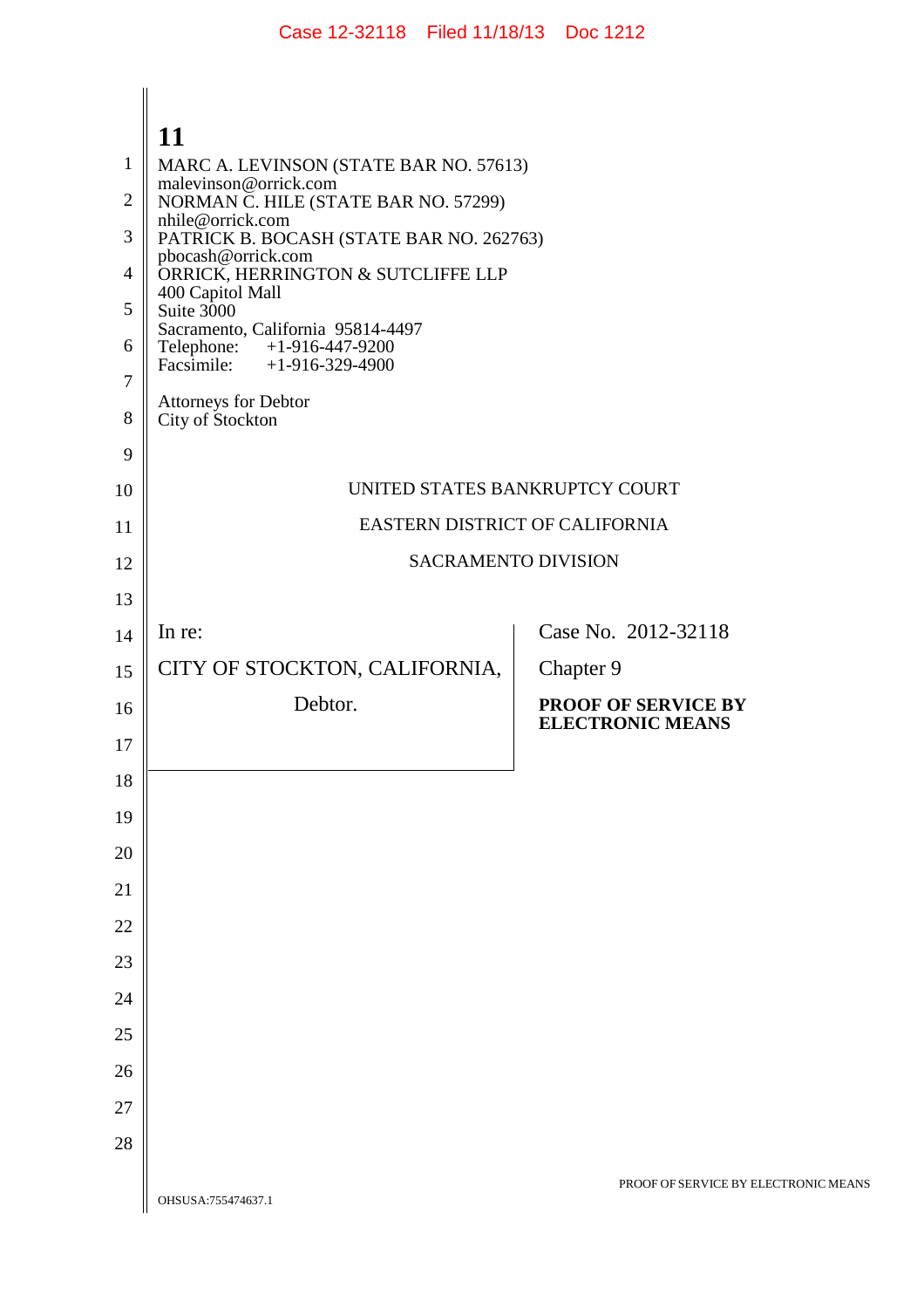| 1              | I am a citizen of the United States, more than eighteen years old and not a party to this                                                                                                                                                   |
|----------------|---------------------------------------------------------------------------------------------------------------------------------------------------------------------------------------------------------------------------------------------|
| $\overline{2}$ | action. My place of employment and business address is 400 Capitol Mall, Suite 3000,                                                                                                                                                        |
| 3              | Sacramento, California 95814.                                                                                                                                                                                                               |
| 4              | On November 18, 2013, I served the foregoing:                                                                                                                                                                                               |
| 5              | <b>CITY'S SUBMISSION OF TABLES OF AUTHORITIES FOR FIRST</b>                                                                                                                                                                                 |
| 6              | AMENDED PLAN FOR THE ADJUSTMENT OF DEBTS OF CITY OF<br>STOCKTON, CALIFORNIA (NOVEMBER 15, 2013) AND DISCLOSURE                                                                                                                              |
| 7              | STATEMENT WITH RESPECT TO FIRST AMENDED PLAN FOR THE<br>ADJUSTMENT OF DEBTS OF CITY OF STOCKTON, CALIFORNIA                                                                                                                                 |
| 8              | (NOVEMBER 15, 2013)<br>by transmitting electronically to the email addresses set forth below pursuant to Fed. R. Civ. P.                                                                                                                    |
| 9              |                                                                                                                                                                                                                                             |
| 10             | $5(b)(2)(E)$ :                                                                                                                                                                                                                              |
| 11             | Antonia.Darling@usdoj.gov; John.Luebberke@stocktongov.com; RKaplan@jmbm.com;<br>NDeLancie@jmbm.com; lucinda.hruska-claeys@wellsfargo.com; wkannel@mintz.com;<br>rmoche@mintz.com; jim.barry@dexia-us.com; marcus.wendehog@dexia-us.com;     |
| 12             | rkampfner@whitecase.com; john.jordan@nationalpfg.com; matthew.cohn@optinuityar.com;<br>gary.saunders@optinuityar.com; hhorn@assuredguaranty.com; klyons@assuredguaranty.com;                                                                |
| 13             | tworkman@assuredguaranty.com; etashman@sidley.com; jbjork@sidley.com;                                                                                                                                                                       |
| 14             | $g$ and ratto@calpers.ca.gov; dee@goyette-assoc.com; deecon45@aol.com; swim@goyette-<br>assoc.com; AlanD3370@aol.com; dave@mastagni.com; davidm@mastagni.com;                                                                               |
| 15             | cplatten@wmprlaw.com; mrenner@wmprlaw.com; kim@goyette-assoc.com;<br>joerose@joeroselaw.com; jsantella@oe3.org; meggener@oe3.org; dwane.milnes@sbcglobal.net;                                                                               |
| 16             | sfelderstein@ffwplaw.com; jrios@ffwplaw.com; jniemann@ffwplaw.com; mgowdy@frk.com;<br>jjohnston@jonesday.com; matthew.troy@usdoj.gov; hiltonwilliams@paulhastings.com;                                                                      |
| 17             | tomcounts@paulhastings.com; kburrows@crla.org; dcollins@pilpca.org; slmartinez@wclp.org;<br>shaffner@wclp.org, solson@seyfarth.com; jdejonker@seyfarth.com; mgardener@mintz.com;                                                            |
| 18             | awalker@mintz.com; jdavis@mintz.com; avobrient@mintz.com; donna@parkinsonphinney.com;<br>tom@parkinsonphinney.com; Neal.Lutterman@stocktongov.com; gneal@sidley.com;                                                                        |
| 19             | Olivia@joeroselaw.com; Jerry.Blair@doj.ca.gov; lfujiu@whitecase.com; jmorse@jonesday.com;<br>vanroolaw@gmail.com; moyeds@sec.gov; gfreeman@sheppardmullin.com;                                                                              |
| 20             | mlauter@sheppardmullin.com; Abeles.Jerry@arentfox.com; ramseylaw@sbcglobal.net;<br>rileywalter@w2lg.com; jmorse@jonesday.com; jlavinsky@hansonbridgett.com;<br>gfreeman@sheppardmullin.com; mlauter@sheppardmullin.com; hnevins@hsmlaw.com; |
| 21             | Michael.lubic@klgates.com; brett.bissett@klgates.com; jhansenlaw101@gmail.com;<br>wdahl@DahlLaw.net; cdahl@DahlLaw.net; abreisinger@DahlLaw.net; dnealy@whitecase.com;                                                                      |
| 22             | ploone@frk.com; jbuchman@bwslaw.com; drallis@sulmeyerlaw.com; hkevane@pszjlaw.com;<br>ccraige@sidley.com; mkilgore@up.com; sdlanka@up.com; michael.gearin@klgates.com;                                                                      |
| 23             | michael.ryan@klgates.com; marc.cohen@kayescholer.com; alicia.clough@kayescholer.com;                                                                                                                                                        |
| 24             | plaurin@btlaw.com; mjs@mjsimonlaw.com; joelsner@weintraub.com; fredburnside@dwt.com;<br>hughmccullough@dwt.com; andrewpatterson@dwt.com; fpachecolaw@clearwire.net;                                                                         |
| 25             | Malcolm.McDuffie@unionbank.com; auyeda@bmkattorneys.com; mail@MrHopp.com;<br>kdenniston@schiffhardin.com; jeaton@schiffhardin.com; chris.cox@weil.com;                                                                                      |
| 26             | debra.dandeneau@weil.com; Marcia.goldstein@weil.com; voslaw@aol.com;<br>MAdams@Mayallaw.com; pjrhodes@philrhodeslaw.com                                                                                                                     |
| 27             | 111                                                                                                                                                                                                                                         |
| 28             | $\frac{1}{2}$                                                                                                                                                                                                                               |
|                | PROOF OF SERVICE BY ELECTRONIC MEANS<br>$-2-$<br>OHSUSA:755474637.1                                                                                                                                                                         |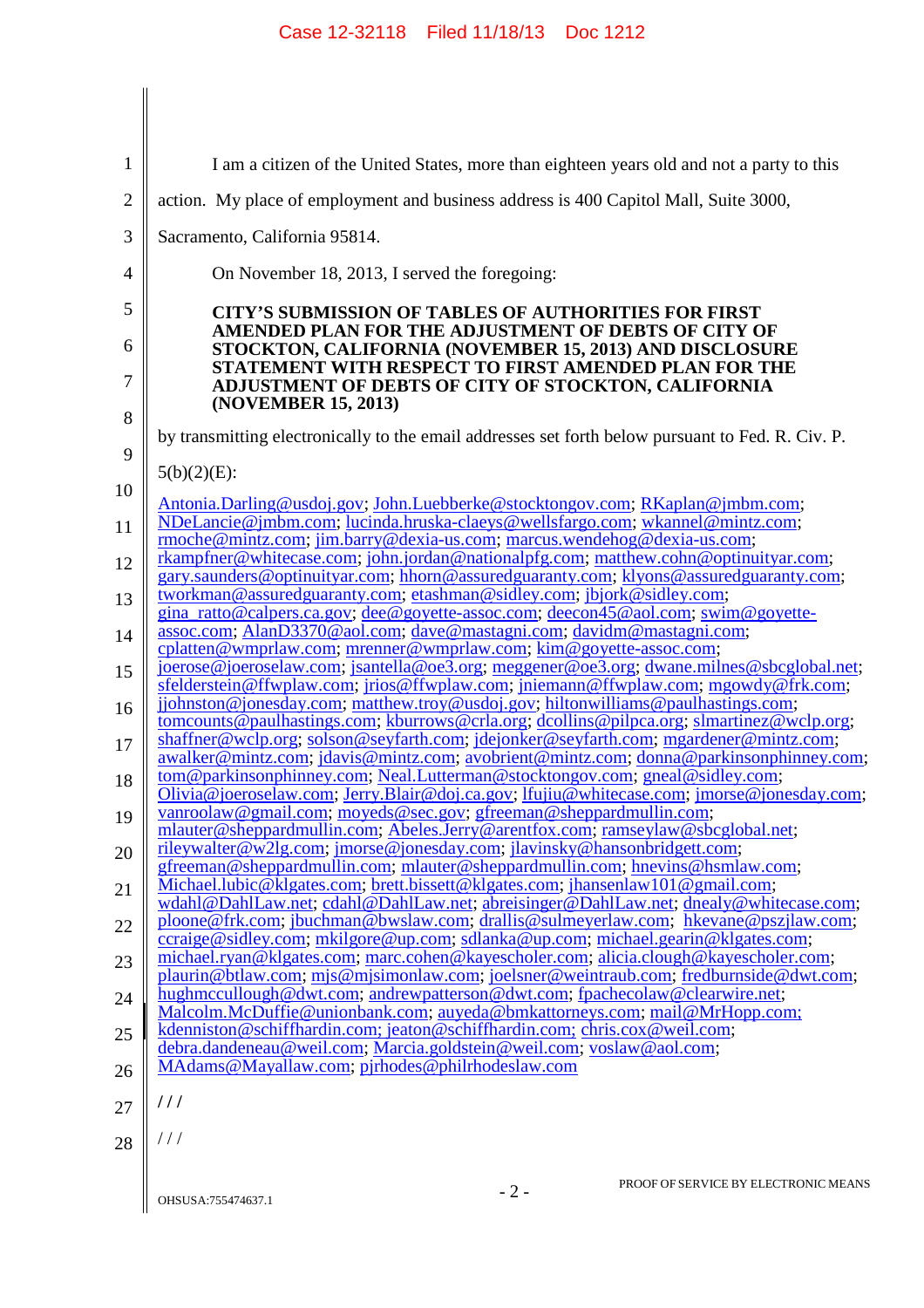| $\mathbf{1}$   | <b>Parties Requesting Special Notice:</b>                                                                |
|----------------|----------------------------------------------------------------------------------------------------------|
| $\overline{2}$ | Antonia G. Darling, Assistant U.S. Trustee<br>U.S. Department of Justice, Office of the U.S. Trustee     |
| 3              | Email: Antonia.Darling@usdoj.gov<br><b>Attorneys for Ambac Assurance Corp.</b>                           |
| $\overline{4}$ | c/o Jerrold E. Abeles<br><b>Arent Fox LLP</b>                                                            |
| 5              | Email: Abeles.Jerry@arentfox.com                                                                         |
| 6<br>7         | <b>Attorneys for Kemper Sports Management, Inc.</b><br>Union Bank, N.A.<br>c/o Special Assets Department |
| 8              | Email: $(?)$                                                                                             |
| 9              | Union Bank, N.A.<br>c/o Robert B. Kaplan, Esq.                                                           |
| 10             | c/o Nick De Lancie, Esq.<br>Jeffer Mangels Butler & Mitchell LLP                                         |
| 11             | Email: RKaplan@jmbm.com<br>Email: NDeLancie@jmbm.com                                                     |
| 12             | <b>Attorneys for Creditor Waste Management</b><br>Hefner, Stark & Marois, LLP                            |
| 13             | c/o Howard S. Nevins, Esq.<br>Email: hnevins@hsmlaw.com;                                                 |
| 14             | <b>Wells Fargo Bank, National Association</b>                                                            |
| 15             | c/o Lucinda Hruska<br>Email: <u>lucinda.hruska-claeys@wellsfargo.com</u>                                 |
| 16             | <b>Wells Fargo Bank, National Association</b>                                                            |
| 17             | Mintz, Levin, Cohn, Ferris, Glovsky and Popeo, P.C.<br>c/o William W. Kannel, Esq.                       |
| 18             | Richard H. Moche, Esq.<br>Michael S. Gardener, Esq.                                                      |
| 19             | Adrienne K. Walker, Esq.<br>Email: wkannel@mintz.com                                                     |
| 20             | rmoche@mintz.com<br>mgardener@mintz.com                                                                  |
| 21             | awalker@mintz.com                                                                                        |
| 22             | Wells Fargo Bank, National Assn, as Indenture Trustee<br>c/o Jeffry A. Davis, Esq.                       |
| 23             | Abigail V. O'Brient, Esq.<br>Mintz Levin Cohn Ferris Glovsky and Popeo, P.C.                             |
| 24             | Email: jdavis@mintz.com<br>avobrient@mintz.com                                                           |
| $25\,$         | <b>Dexia Credit Local</b>                                                                                |
| 26             | c/o Jim Barry, Esq.<br>c/o Marcus Wendehog, Esq.                                                         |
| 27             | Email: jim.barry@dexia-us.com<br>Email: marcus.wendehog@dexia-us.com                                     |
| 28             |                                                                                                          |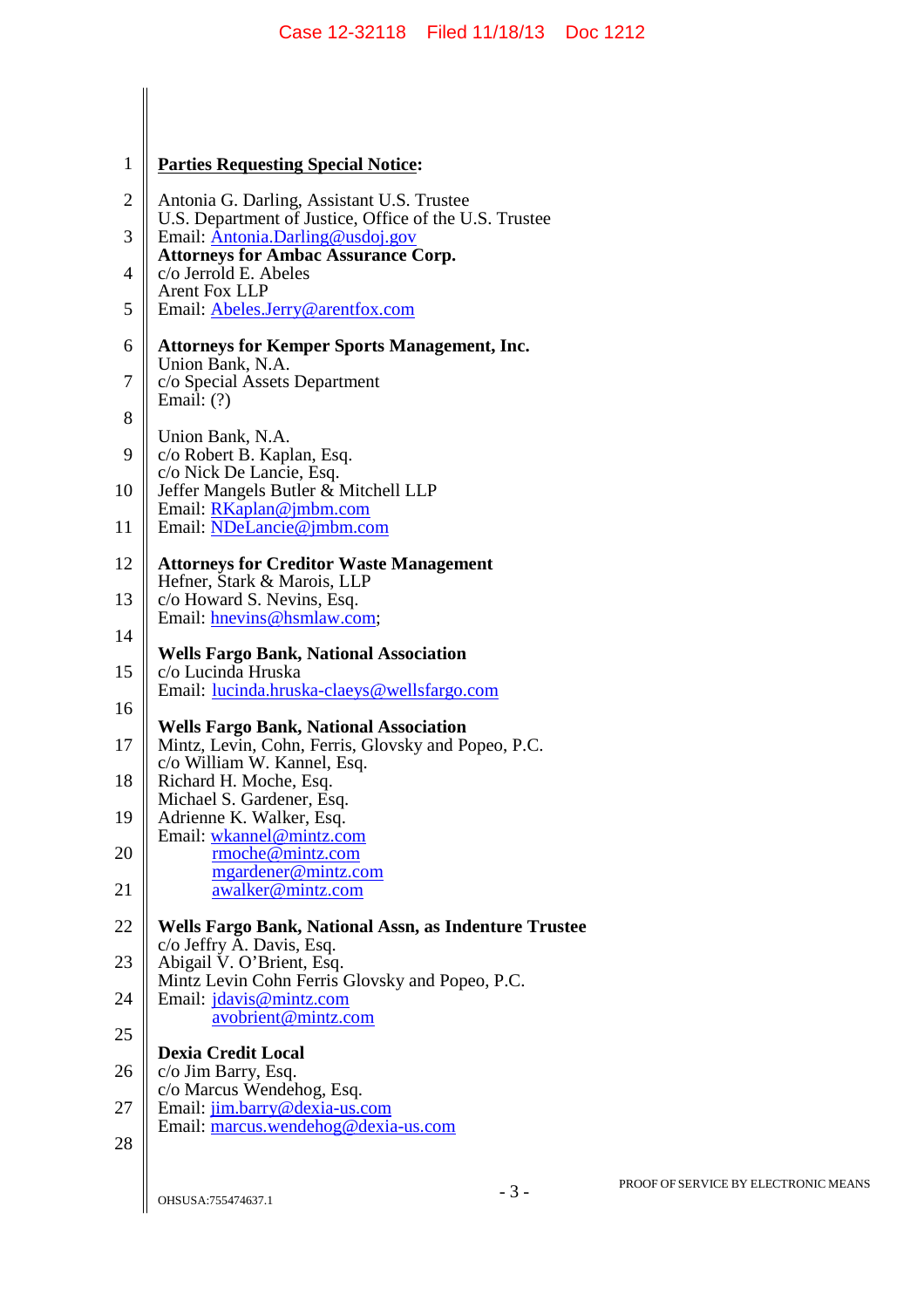| 1              | <b>Dexia Credit Local</b>                                                                                                                                 |
|----------------|-----------------------------------------------------------------------------------------------------------------------------------------------------------|
| 2              | c/o Roberto J. Kampfner, Esq.<br>Lauren C. Fujiu                                                                                                          |
|                | David C. Nealy                                                                                                                                            |
| 3              | White & Case LLP<br>Email: rkampfner@whitecase.com                                                                                                        |
| $\overline{4}$ | lfujiu@whitecase.com;<br>dnealy@whitecase.com                                                                                                             |
| 5              |                                                                                                                                                           |
| 6              | <b>National Public Finance Guarantee Corporation</b><br>c/o John Jordan, Managing Director - Portfolio Surveillance<br>Email: john.jordan@nationalpfg.com |
| 7              | <b>Optinuity Alliance Resources Corporation</b>                                                                                                           |
| 8              | c/o Matthew A. Cohn<br>Gary Saunders, Esq., Deputy General Counsel, Director & Assistant Secretary                                                        |
| 9<br>10        | Email: matthew.cohn@optinuityar.com<br>Email: gary.saunders@optinuityar.com                                                                               |
| 11             | Assured Guaranty Corp. and Assured Guaranty Municipal Corp.<br>c/o Holly Horn                                                                             |
| 12             | Kevin Lyons<br><b>Terence Workman</b>                                                                                                                     |
| 13             | Christina M. Craige<br>Email: ccraige@sidley.com                                                                                                          |
| 14             | hhorn@assuredguaranty.com<br>klyons@assuredguaranty.com                                                                                                   |
| 15             | tworkman@assuredguaranty.com                                                                                                                              |
| 16             | <b>Assured Guaranty</b><br>c/o Eric D. Tashman, Esq.<br><b>Sidley Austin LLP</b>                                                                          |
| 17             | Email: etashman@sidley.com                                                                                                                                |
| 18             | <b>Assured Guaranty</b><br>c/o Jeffrey E. Bjork, Esq.                                                                                                     |
| 19             | <b>Sidley Austin LLP</b><br>555 West Fifth Street                                                                                                         |
| 20             | Los Angeles, CA 90013<br>Email: <i>jbjork@sidley.com</i>                                                                                                  |
| 21             | <b>CalPERS, as follows:</b>                                                                                                                               |
| 22             | California Public Employees Retirement System<br>c/o Gina Ratto, Esq., CalPERS' Deputy Counsel                                                            |
| 23             | Lincoln Plaza North<br>Email: gina_ratto@calpers.ca.gov                                                                                                   |
| 24             |                                                                                                                                                           |
| 25             | $\frac{1}{2}$                                                                                                                                             |
| 26             | //                                                                                                                                                        |
| 27             | //                                                                                                                                                        |
| 28             | //                                                                                                                                                        |
|                | PROOF OF SERVICE BY ELECTRONIC MEANS<br>$-4-$<br>OHSUSA:755474637.1                                                                                       |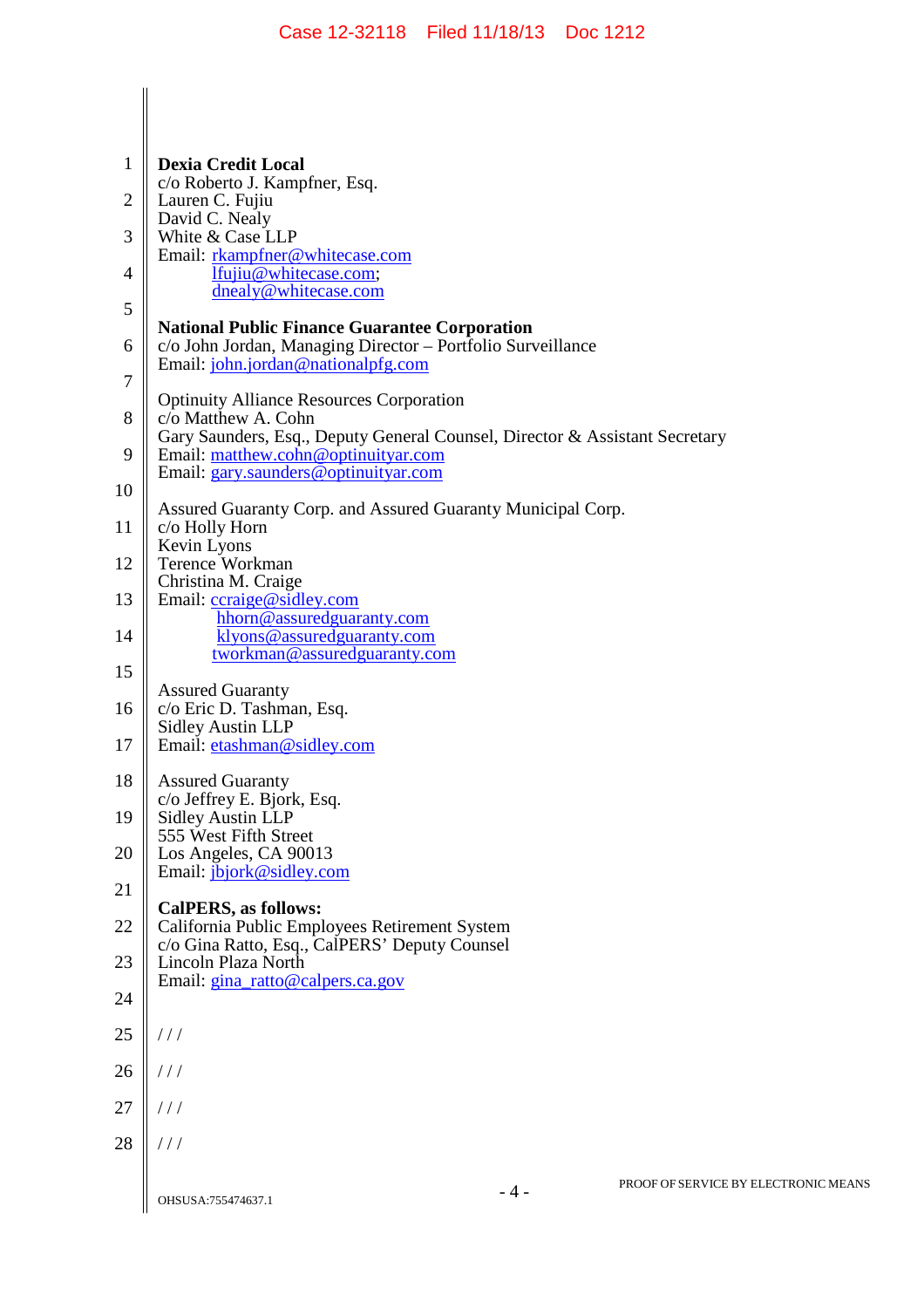| 1              | California Public Employees Retirement System                                                 |
|----------------|-----------------------------------------------------------------------------------------------|
| $\overline{2}$ | <b>K&amp;L Gates LLP</b><br>c/o Michael B. Lubic                                              |
| 3              | c/o Brett D. Bissett<br>c/o Michael J. Gearin                                                 |
| $\overline{4}$ | c/o Michael K. Ryan<br>Email: Michael.lubic@klgates.com                                       |
| 5              | Brett.bissett@klgates.com<br>Michael.gearin@klgates.com<br>Michael.ryan@klgates.com           |
| 6              | <b>Counsel for SPMA, as follows:</b>                                                          |
| 7              |                                                                                               |
| 8              | <b>Stockton Police Management Association</b><br>c/o Dee Contreras, Esq.                      |
| 9              | Goyette & Associates, Inc.<br>Email: dee@goyette-assoc.com<br>deecon45@aol.com                |
| 10             | The Labor Representative for the SPMA, as follows:                                            |
| 11             |                                                                                               |
| 12             | <b>Stockton Police Management Association</b><br>c/o David Swim<br>Goyette & Associates, Inc. |
| 13             | Email: swim@goyette-assoc.com                                                                 |
| 14             | <b>Counsel for SPOA, as follows:</b><br><b>Stockton Police Officers' Association</b>          |
| 15             | Email: donna@parkinsonphinney.com<br>Email: <u>tom@parkinsonpinney.com</u>                    |
| 16             | <b>Stockton Police Officers' Association</b>                                                  |
| 17             | c/o Alan C. Davis, Esq.<br>Davis and Reno                                                     |
| 18             | Email: AlanD3370@aol.com                                                                      |
| 19             | <b>Stockton Police Officers' Association</b><br>c/o David E. Mastagni, Jr., Esq.              |
| 20             | Mastagni, Holstedt, Amick, Miller & Johnsen<br>Email: dave@mastagni.com                       |
| 21             | davidm@mastagni.com                                                                           |
| 22             | <b>Counsel for SFMU, as follows:</b><br><b>Stockton Fire Management Unit</b>                  |
| 23             | c/o Christopher E. Platten, Esq.<br>Mark Renner, Esq.                                         |
| 24             | Email: cplatten@wmprlaw.com<br>mrenner@wmprlaw.com                                            |
| 25             |                                                                                               |
| 26             | 111                                                                                           |
| 27             | 111                                                                                           |
| 28             | 111                                                                                           |
|                | $-5-$<br>OHSUSA:755474637.1                                                                   |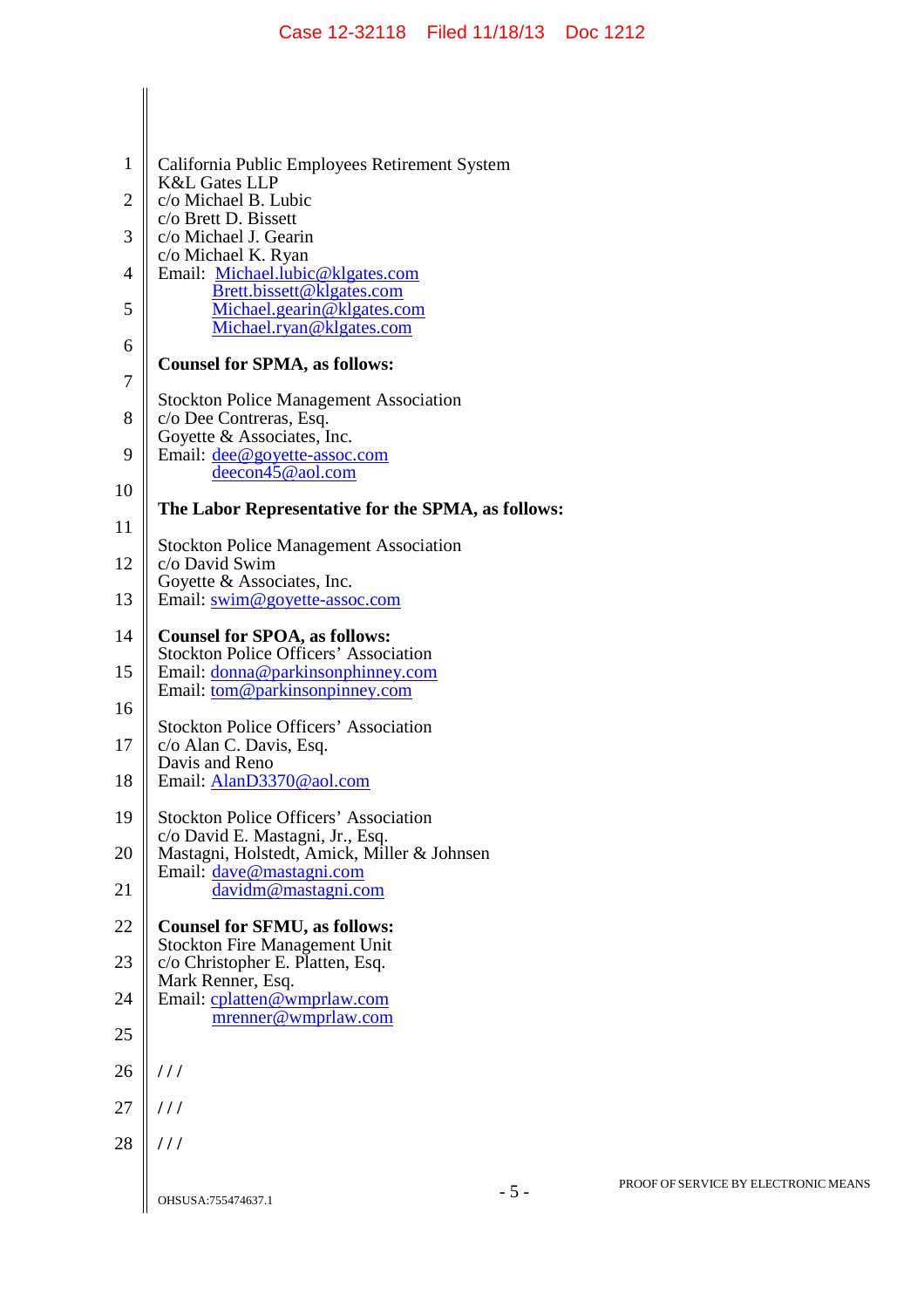| 1              | <b>Counsel for IAFF, as follows:</b>                                                                         |
|----------------|--------------------------------------------------------------------------------------------------------------|
| $\overline{2}$ | International Association of Firefighters Local 456<br>c/o Christopher E. Platten, Esq.                      |
| 3              | Mark Renner, Esq.<br>Wylie, McBride, Platten & Renner                                                        |
| $\overline{4}$ | Email: cplatten@wmprlaw.com<br>Email: mrenner@wmprlaw.com                                                    |
| 5              | <b>Counsel for SMMSLU, as follows:</b>                                                                       |
| 6              | Stockton Mid-Management/Supervisory Level Unit<br>c/o Dee Contreras, Esq.                                    |
| 7              | Goyette & Associates, Inc.<br>Email: <u>dee@goyette-assoc.com</u><br>deecon45@aol.com                        |
| 8              | The Labor Representative for SMMSLU, as follows:                                                             |
| 9              | Stockton Mid-Management/Supervisory Level Unit<br>c/o Kim Gillingham                                         |
| 10             | Email: kim@goyette-assoc.com                                                                                 |
| 11             | <b>Counsel for SCEA, as follows:</b><br><b>Stockton City Employees' Association</b>                          |
| 12             | c/o Joseph W. Rose, Esq.<br>Rose Law Firm P.C., Attorneys at Law                                             |
| 13             | Email: joerose@joeroselaw.com<br>Olivia@joeroselaw.com                                                       |
| 14             | OE3, as follows:                                                                                             |
| 15             | <b>Operating Engineers Local 3</b>                                                                           |
| 16             | c/o Joe Santella, Business Representative for O & M and Water Supervisory<br>Email: <i>jsantella@oe3.org</i> |
| 17             | <b>Operating Engineers Local 3</b><br>Public Employee Division, Stockton                                     |
| 18             | c/o Michael Eggener, Business Representative for Trades and Maintenance<br>Email: meggener@oe3.org           |
| 19             | <b>ARECOS, as follows:</b><br>Association of Retired Employees of the City of Stockton                       |
| 20             | c/o Dwane Milnes, President<br>Email: dwane.milnes@sbcglobal.net                                             |
| 21             |                                                                                                              |
| 22             | Steven Felderstein, Esq.<br>Jake Rios, Esq.<br>Jennifer Niemann, Esq.                                        |
| 23             | Felderstein Fitzgerald Willoughby & Pascuzzi LLP<br>Email: sfelderstein@ffwplaw.com                          |
| 24             | jrios@ffwplaw.com                                                                                            |
| 25             | jniemann@ffwplaw.com                                                                                         |
| 26             | ///                                                                                                          |
| 27             | 111                                                                                                          |
| 28             | $\frac{1}{2}$                                                                                                |
|                | PROOF OF SERVICE BY EI<br>$-6-$<br>OHSUSA:755474637.1                                                        |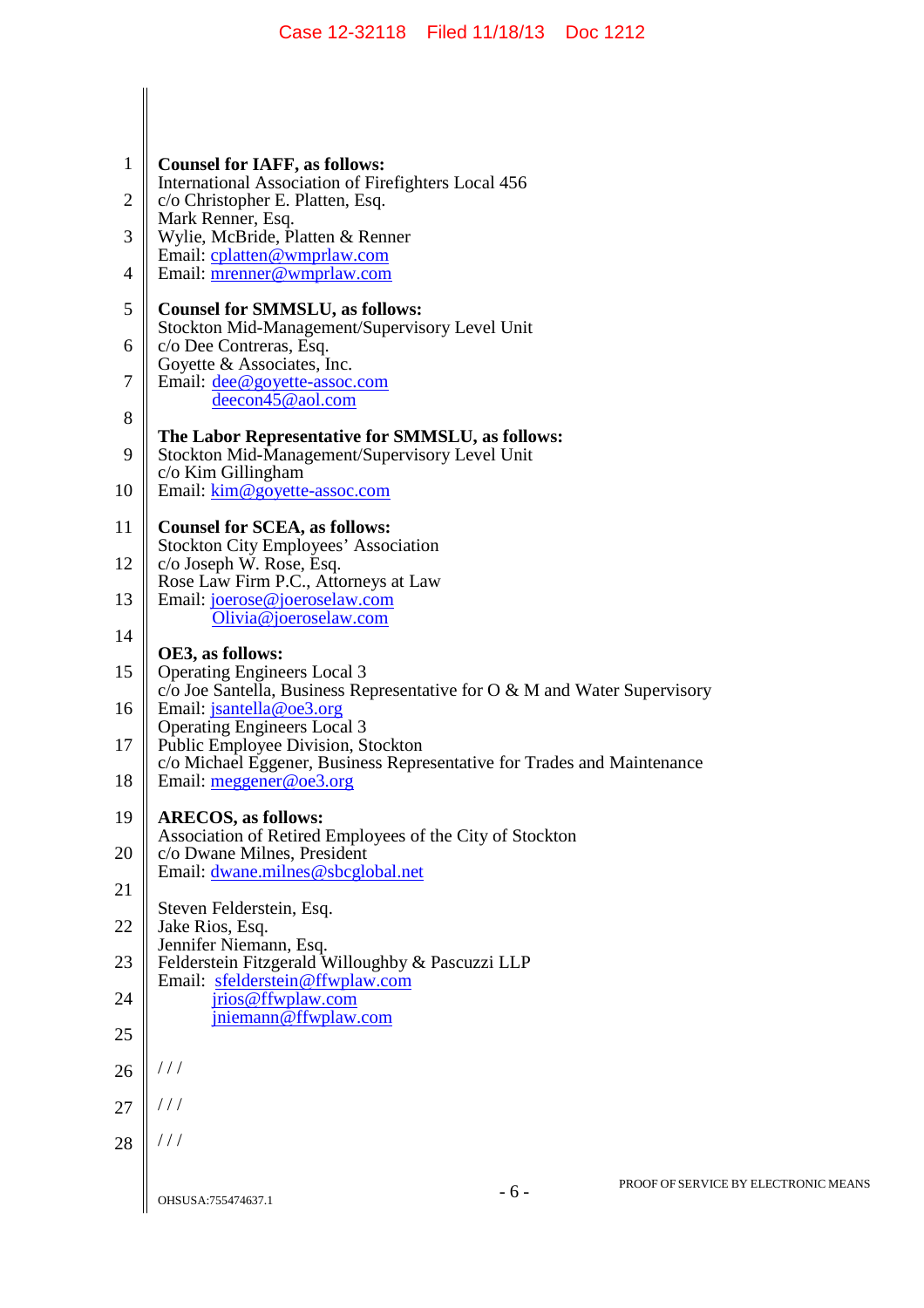| $\mathbf{1}$ | <b>Franklin Advisers, as follows:</b><br>Franklin Advisers, Inc.                                           |
|--------------|------------------------------------------------------------------------------------------------------------|
| 2            | c/o J. Matthew Gowdy, Esq., Associate General Counsel<br>Piret Loone, Esq.                                 |
| 3            | One Franklin Parkway<br>Email: mgowdy@frk.com                                                              |
| 4            | ploone@frk.com                                                                                             |
| 5            | <b>Counsel for Franklin Advisers, Inc. as follows:</b><br>Franklin Advisers, Inc.                          |
| 6            | c/o Jones Day<br>James O. Johnston, Esq.                                                                   |
| 7            | Joshua D. Morse, Esq.<br>Email: <i>jmorse@jonesday.com</i>                                                 |
| 8            | Email: jjohnston@jonesday.com                                                                              |
| 9            | <b>Counsel for HUD, as follows:</b><br>United States Department of Housing and Urban Development           |
| 10           | c/o Matthew J. Troy, Esq.<br>Email: matthew.troy@usdoj.gov                                                 |
| 11           | <b>Counsel for HJTA, as follows:</b>                                                                       |
| 12           | Howard Jarvis Taxpayers Association<br>c/o James Watson                                                    |
| 13           | Email: $(?)$                                                                                               |
| 14           | Counsel for the PJC, as follows:<br><b>Price Judgment Creditors</b>                                        |
| 15           | c/o Hilton S. Williams, Esq.<br>Thomas A. Counts, Esq.                                                     |
| 16           | Paul Hastings LLP<br>Email: hiltonwilliams@paulhastings.com                                                |
| 17           | Email: tomcounts@paulhastings.com                                                                          |
| 18           | <b>Price Judgment Creditors</b><br>c/o Kristina Burrows, Esq.                                              |
| 19           | California Rural Legal Assistance, Inc.<br>Email: kburrows@crla.org                                        |
| 20           |                                                                                                            |
|              | <b>Price Judgment Creditors</b><br>c/o Deborah A. Collins, Esq.                                            |
| 21           | California Affordable Housing Law Project of the Public Interest Law Project<br>Email: dcollins@pilpca.org |
| 22           | <b>Price Judgment Creditors</b>                                                                            |
| 23           | c/o S. Lynn Martinez, Esq.<br>Western Center on Law & Poverty                                              |
| 24           | Email: slmartinez@wclp.org<br>shaffner@wclp.org                                                            |
| 25           | <b>Attorneys for Kemper Sports Management, Inc.</b>                                                        |
| 26           | c/o Scott H. Olson, Esq.<br>Jason J. DeJonker (Pro Hac Vice pending)                                       |
| 27           | Seyfarth Shaw LLP                                                                                          |
| 28           | Email: solson@seyfarth.com<br>Email: jdejonker@seyfarth.com                                                |
|              |                                                                                                            |

 $\begin{array}{c} \hline \end{array}$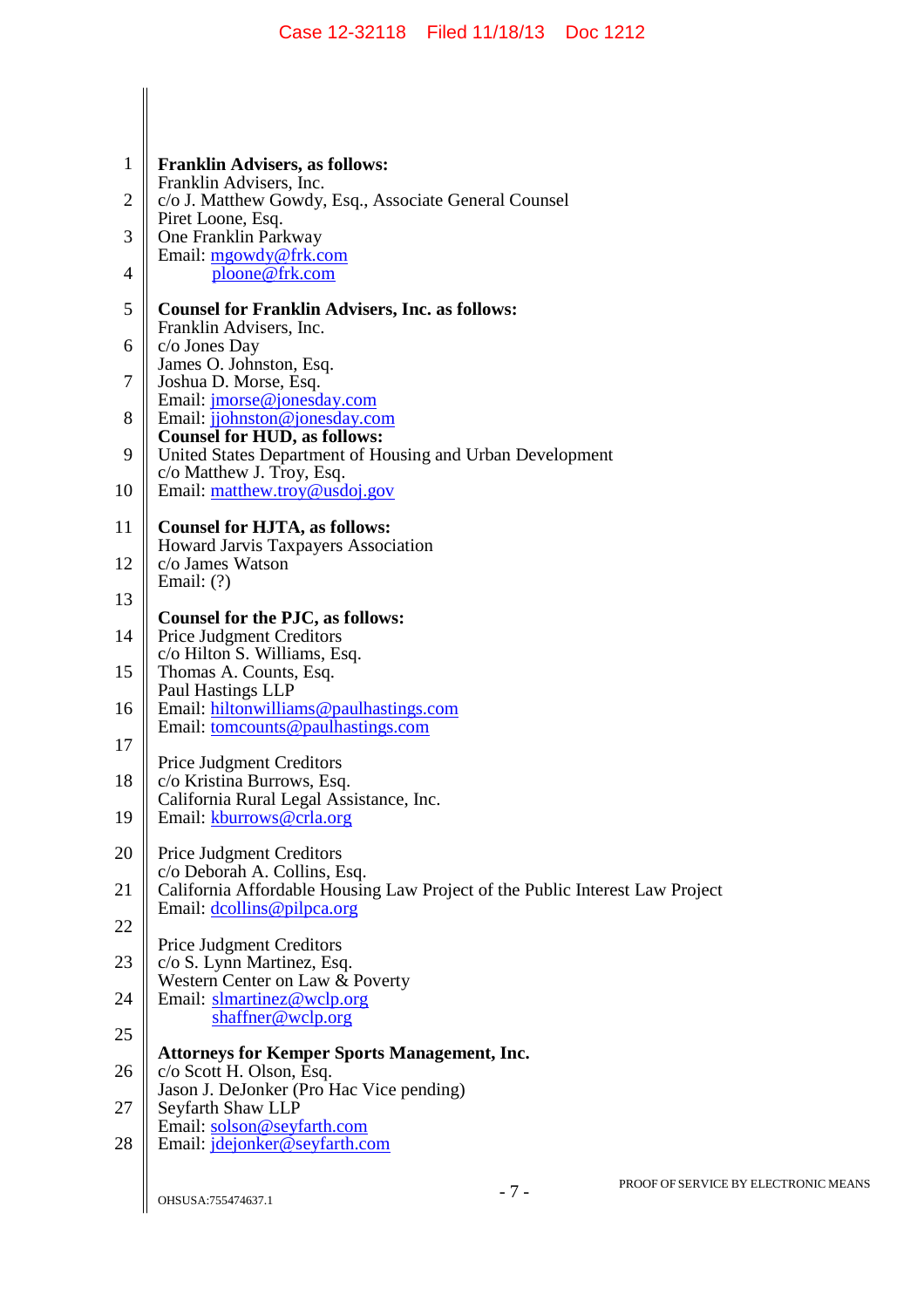| $\mathbf{1}$ | Guy S. Neal, Esq.                                                                                                     |
|--------------|-----------------------------------------------------------------------------------------------------------------------|
|              | <b>Sidley Austin LLP</b>                                                                                              |
| $\mathbf{2}$ | Email: gneal@sidley.com<br>Neal.Lutterman                                                                             |
| 3            | City of Stockton                                                                                                      |
| 4            | Email: Neal.Lutterman@stocktongov.com                                                                                 |
| 5            | <b>Department of Boating and Waterways:</b><br>c/o Deputy Attorney General Jeremiah D. Blair<br>Department of Justice |
| 6            | Office of the Attorney General                                                                                        |
| 7            | Email: <i>Jerry.Blair@doj.ca.gov</i>                                                                                  |
| 8            | <b>Attorneys for Marina Towers LLC</b><br>William A. Van Roo, P.C.                                                    |
| 9            | c/o William A. Van Roo<br>Email: vanroolaw@gmail.com                                                                  |
| 10           | United States Securities & Exchange Commission<br>c/o Sarah D. Moyed                                                  |
| 11           | Email: MoyedS @sec.gov                                                                                                |
| 12           | <b>Banc of America Public Capital Corp.</b><br>c/o Geraldine A. Freeman, Esq.                                         |
| 13           | Michael M. Lauter, Esq.                                                                                               |
| 14           | Sheppard, Mullin, Richter & Hampton LLP<br>Email: gfreeman@sheppardmullin.com<br>mlauter@sheppardmullin.com           |
| 15           |                                                                                                                       |
| 16           | <b>California Department of Boating and Waterways</b><br>c/o Kamala D. Harris, Esq.                                   |
| 17           | Sara J. Russell, Esq.<br>Jeremiah D. Blair, Esq.                                                                      |
| 18           | Deputy Attorney General<br>Email: Jerry.Blair@doj.ca.gov                                                              |
| 19           | <b>Creditor Bank of Stockton</b>                                                                                      |
| 20           | c/o Ulrich & Ramsey<br>Bruce E. Ramsey                                                                                |
| 21           | ramseylaw@sbcglobal.net                                                                                               |
| 22           | <b>Key Government Finance, Inc.</b><br>c/o Hanson Bridgett LLP                                                        |
| 23           | Jordan A. Lavinsky<br>jlavinsky@hansonbridgett.com                                                                    |
| 24           | John A. Vos Law Firm                                                                                                  |
| 25           | c/o John A. Vos<br>Email: voslaw@aol.com                                                                              |
| 26           | Stockton Professional Firefighters – Local 456 and                                                                    |
| 27           | <b>Operating Engineers Local No. 3</b><br>c/o John T. Hansen, Esq.<br>Email: jhansenlaw101@gmail.com                  |
| 28           |                                                                                                                       |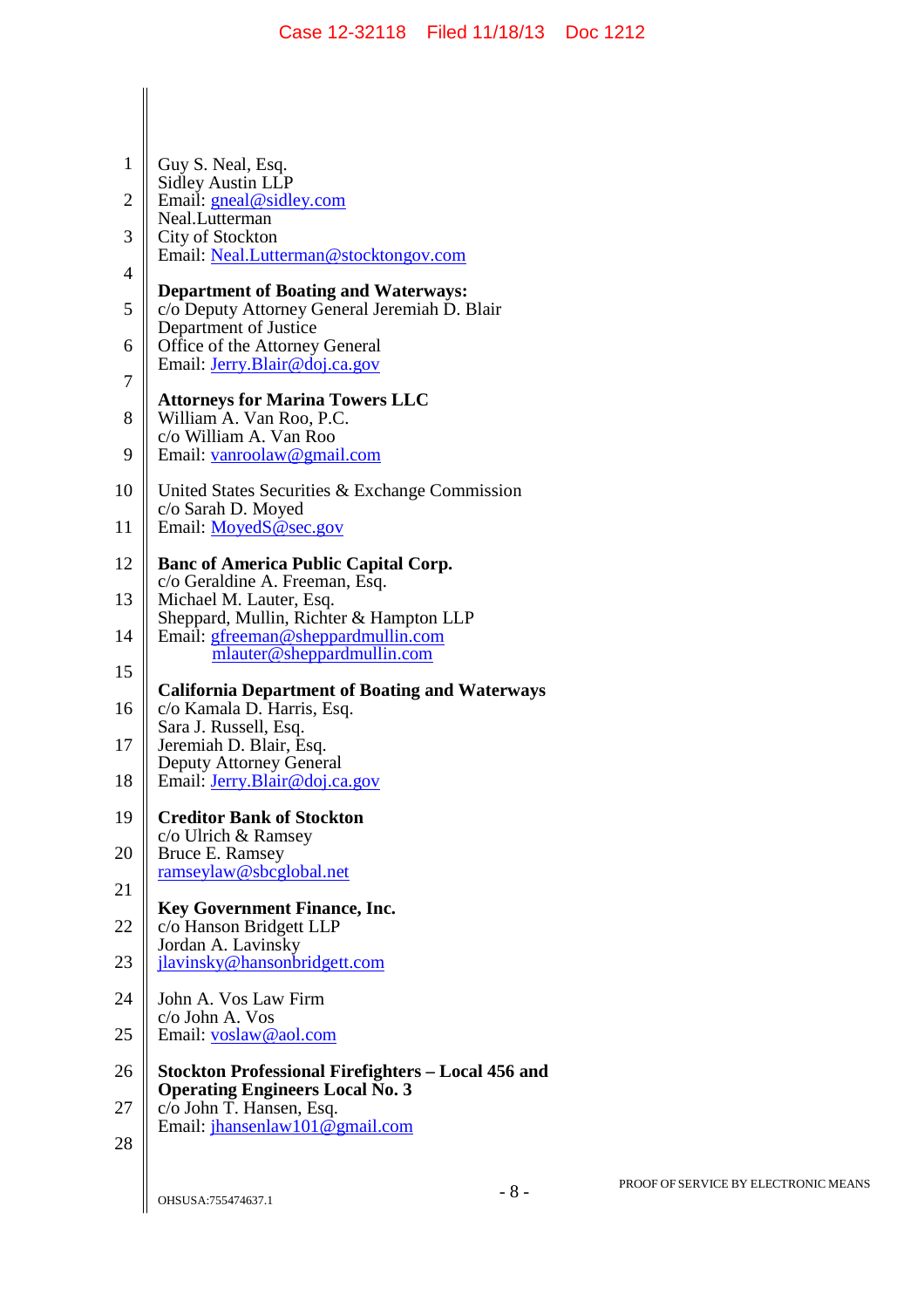| $\mathbf{1}$   | C.C. Myers, Inc.                                                                                                                    |
|----------------|-------------------------------------------------------------------------------------------------------------------------------------|
| $\overline{2}$ | c/o Walter R. Dahl<br><b>Candy Dahl</b>                                                                                             |
| 3              | Andrew Bria n Reisinger<br>Dahl & Dahl                                                                                              |
| 4              | Email: wdahl@DahlLaw.net<br>cdahl@DahlLaw.net                                                                                       |
| 5              | abreisinger@DahlLaw.net                                                                                                             |
| 6              | <b>Attorneys for Creditor Cynthia Gail Boyd</b><br>The Law Offices of Bowman & Associates<br>Email: $(?)$                           |
| 7              | <b>Attorneys for Ronald Hittle</b>                                                                                                  |
| 8              | c/o Mark S. Adams<br>c/o Dennis S. Lucey                                                                                            |
| 9              | Law Offices of Mayall Hurley<br>Email: MAdams@Mayallaw.com                                                                          |
| 10             |                                                                                                                                     |
| 11             | Joseph P. Buchman<br>Email: jbuchman@bwslaw.com                                                                                     |
| 12             | Dean G. Rallis Jr.<br>Email: drallis@sulmeyerlaw.com                                                                                |
| 13             |                                                                                                                                     |
| 14             | <b>Attorneys forCreditor Stockton</b><br><b>City Center 16, LLC</b>                                                                 |
| 15             | Walter & Wilhelm Law Group<br>c/o Michael Wilhelm                                                                                   |
| 16             | Email: mwilhelm@W2LG.com                                                                                                            |
| 17             | <b>Attorneys for Pierce Manufacturing, Inc.</b><br>c/o Henry C. Kevane, Esq.                                                        |
| 18             | Pachulski Stang Ziehl & Jones LLP<br>Email: hkevane@pszjlaw.com                                                                     |
| 19             | Mary Ann Kilgore                                                                                                                    |
| 20             | <b>Union Pacific Railroad Company</b><br>c/o Mary Ann Kilgore; Shawn Lanka                                                          |
| 21             | Email: mkilgore@up.com;<br>sdlanka@up.com                                                                                           |
| 22             | <b>Attorneys to John Chiang, in his official capacity</b>                                                                           |
| 23             | as State Controller of the State of California,<br>and the Office of the State Controller, State of California<br>c/o Marc S. Cohen |
| 24             | Alicia Clough                                                                                                                       |
| 25             | <b>KAYE SCHOLER LLP</b><br>Email: marc.cohen@kayescholer.com<br>alicia.clough@kayescholer.com                                       |
| 26             |                                                                                                                                     |
| 27             | <b>Interested Party</b><br>c/o Paul J. Laurin                                                                                       |
| 28             | <b>BARNES &amp; THORNBURG LLP</b><br>Email: plaurin@btlaw.com                                                                       |
|                |                                                                                                                                     |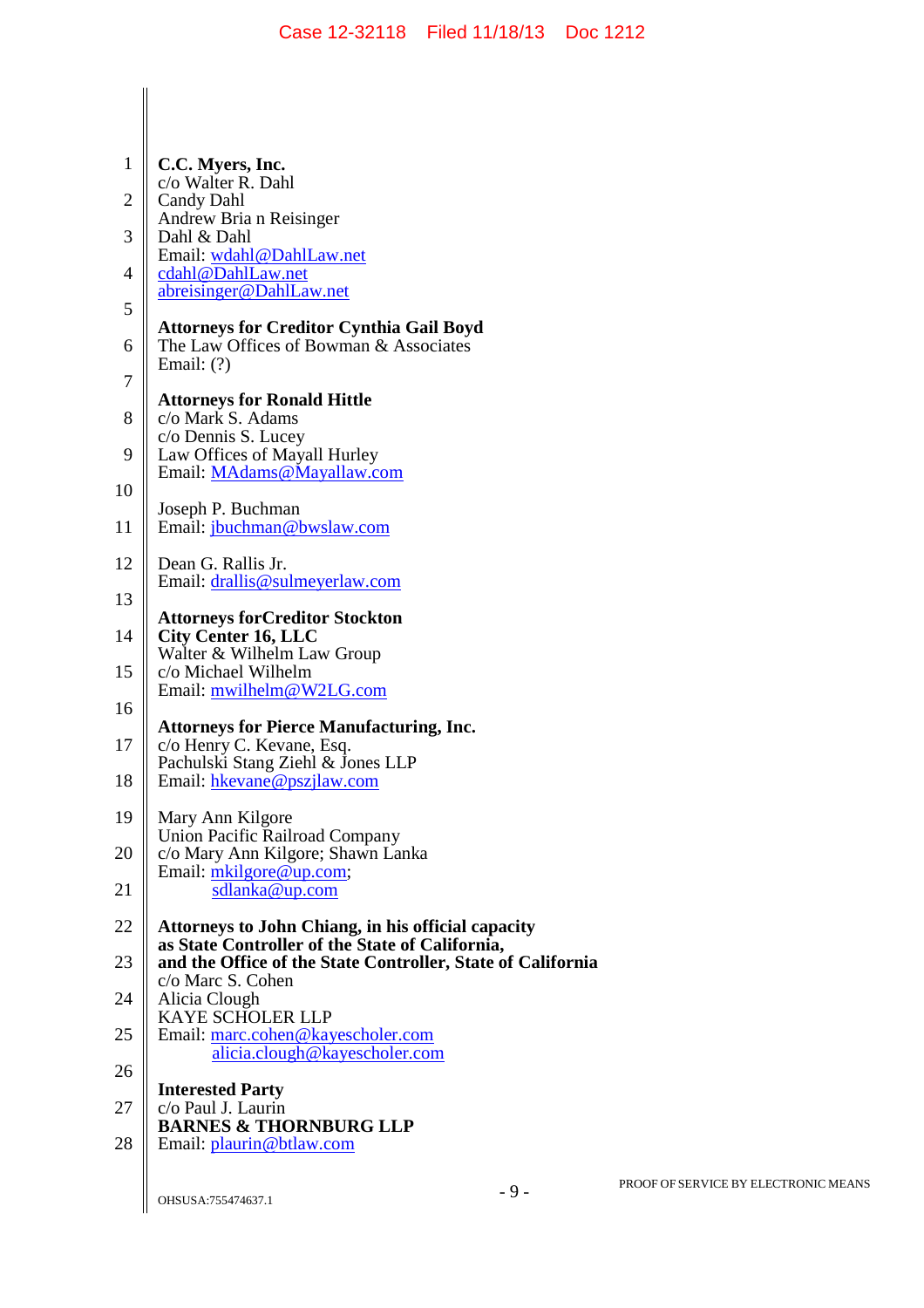| <b>Attorneys for Pacific Gas &amp; Electric Company</b>                                                                  |
|--------------------------------------------------------------------------------------------------------------------------|
| c/o Martha J. Simon<br><b>Law Offices of Martha J. Simon</b>                                                             |
| Email: mis@mjsimonlaw.com                                                                                                |
| <b>Attorneys for California Law Enforcement Association</b>                                                              |
| c/o Julie E. Oelsner<br><b>WEINTRAUB TOBIN CHEDIAK COLEMAN GRODIN</b>                                                    |
| Email: joelsner@weintraub.com                                                                                            |
| <b>Attorneys for Redflex Traffic Systems, Inc.</b><br>c/o Fred B. Burnside                                               |
| Hugh R. McCullough<br><b>Andrew Patterson</b>                                                                            |
| <b>DAVIS WRIGHT TREMAINE LLP</b><br>Email: fredburnside@dwt.com                                                          |
| hughmccullough@dwt.com<br>andrewpatterson@dwt.com                                                                        |
| Attorney for Denrick Robertson, Dionne Smity & Alyyiah Robertson                                                         |
| c/o Frank M. Pacheco, Esq.<br>Law Offices of Frank Pacheco<br>Email: fpachecolaw@clearwire.net                           |
|                                                                                                                          |
| <b>Attorneys for Secured Creditor Union Bank, N.A.</b><br>Jeffer Mangels Butler & Mitchell LLP<br>c/o M. Duncan McDuffie |
| email: Malcolm.McDuffie@unionbank.com                                                                                    |
| <b>Attorneys for Interested Party</b><br>Bienert Miller & Katzman, PLC                                                   |
| c/o Anne Uyeda<br>email: auyeda@bmkattorneys.com                                                                         |
| <b>Richard Hopp</b>                                                                                                      |
| Party in Interest<br>email: mail@MrHopp.com                                                                              |
| <b>Attorneys for Ad Hoc Taxpayers Working Group</b>                                                                      |
| c/o Karol Denniston<br>Jeffrey Eaton                                                                                     |
| Schiff Hardin LLP<br>Email: kdenniston@schiffhardin.com                                                                  |
| jeaton@schiffhardin.com                                                                                                  |
| <b>Attorneys for CreditorNational Public Finance Guarantee Corporation</b><br>c/o Christopher J. Cox                     |
| c/oMarcia L. Goldstein                                                                                                   |
| c/o Debra A. Dandeneau<br>Email: chris.cox@weil.com<br>Marcia.goldstein@weil.com                                         |
| debra.dandeneau@weil.com                                                                                                 |
| //                                                                                                                       |
|                                                                                                                          |